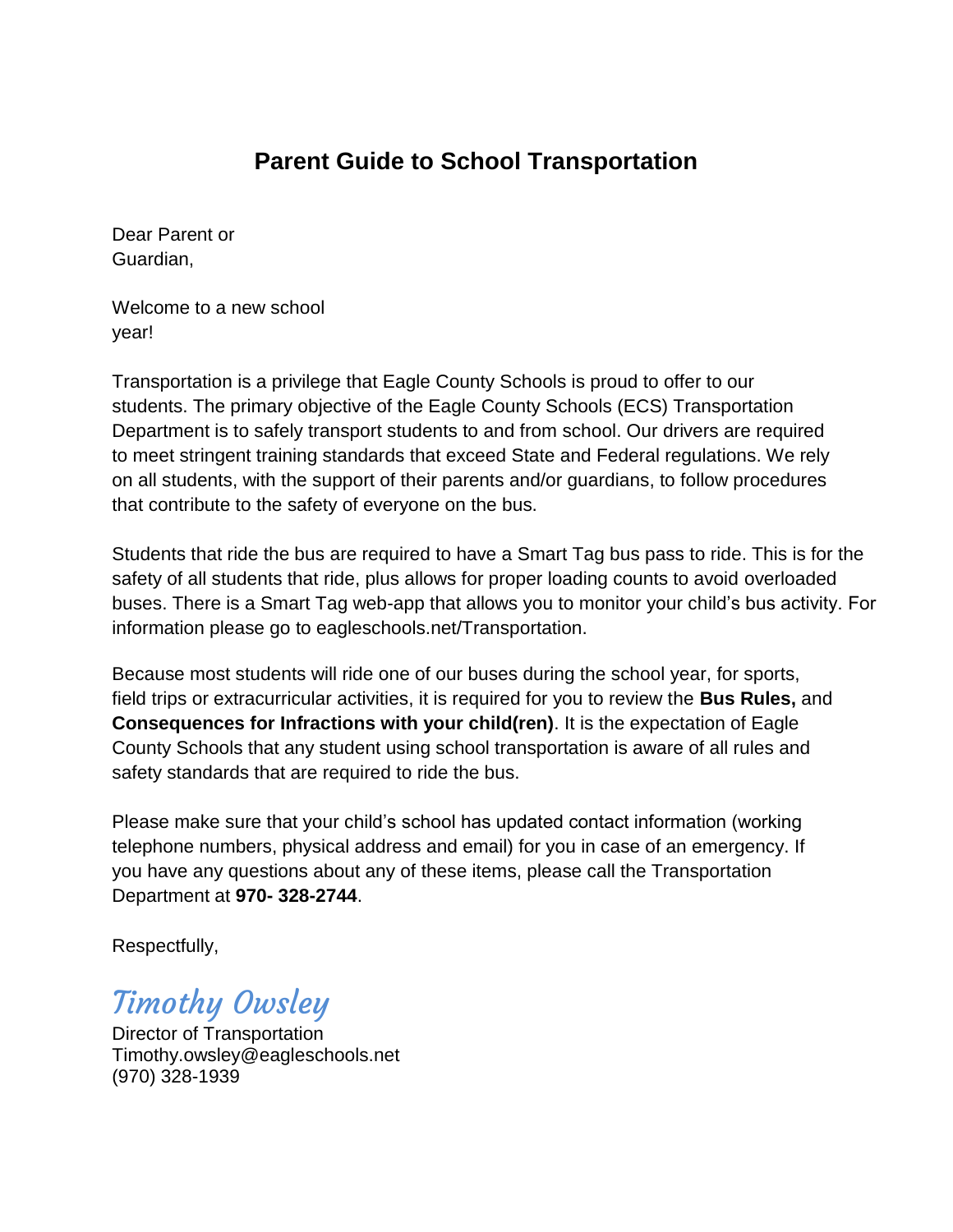# **Bus Rules**

### *These rules apply to bus routes, field trips, and athletic trips.*

- 1. Students must have their **Smart Tag** pass out and ready to scan on and off anytime you are riding a bus. When requested all bus riders are required to properly identify themselves. Purposefully giving incorrect information to a driver is a zero tolerance behavior and is grounds for permanent removal from all school transportation.
- 2. Obey and Respect the bus driver, other passengers and the school bus. Passengers are not to behave in any manner, which infringes upon the rights of any other passenger. Including verbal, ethnic, racial, sexual abuse, or threats. This is considered bullying and will not be tolerated.
- 3. Electronics, of any nature, may be denied for use on the bus at any time, specifically if used in a manner that distracts the driver. Taking pictures of or videotaping another person while on the bus is considered invasion of privacy and is strictly prohibited.
- 4. Students are permitted to only board or exit the bus at their assigned stop. In accordance with District policy JICC (also EEAEC), Student's **MUST** have a written request from their parent/guardian, approved by the Principal and presented to the driver in order to get on or off at another stop (applies to students assigned bus only). Notes written in Spanish **MUST** be translated by the school's office.
- 5. Arrive at the bus stop 5 minutes prior to scheduled pick-up time.
- 6. Stand a safe distance from the curb or roadway in an orderly line; refrain from running games or horseplay.
- 7. Wait for the driver's signal before crossing the road if necessary. Cross straight across the road no less than 10 feet or more than 15 feet in front of the bus. Never cross behind the bus! Never!
- 8. Wait until the bus stops and the door is opened before attempting to board or unload from the bus.
- 9. Sit quickly and quietly in your seat, facing forward, and remain so while bus is in motion.
- 10. Complete silence is required in the vicinity of railroad crossings.
- 11. No more than three passengers to a seat.
- 12. The aisle is not to be blocked at any time.
- 13. No eating, drinking, chewing gum or spitting while on the bus.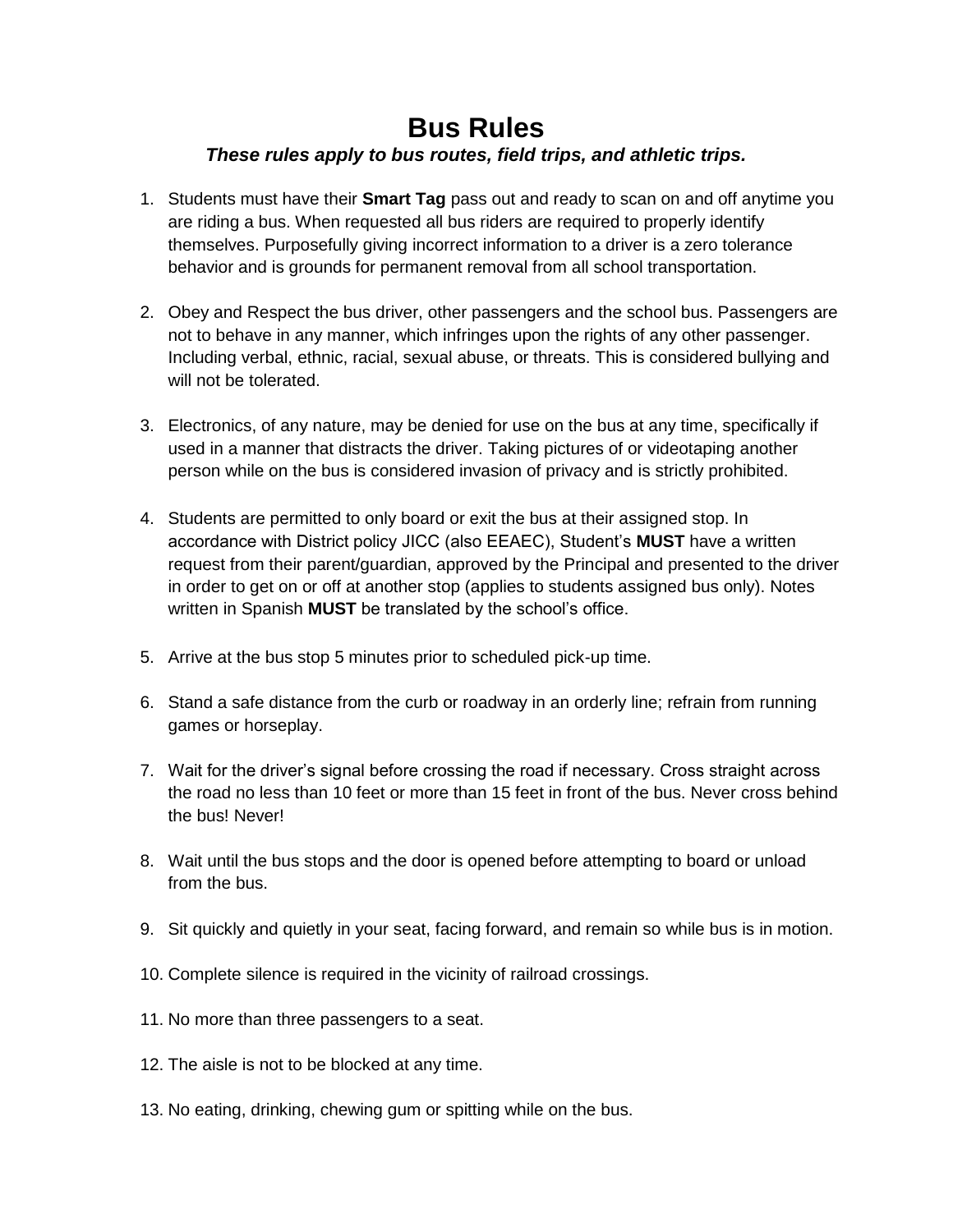- 14. Keep head, arms, and legs inside the bus and to yourself.
- 15. Do not throw objects in, on, at, or from the bus. Place trash in the trash receptacle.
- 16. Talk in a quiet voice; loud, rude, vulgar or obscene language/gestures is prohibited.
- 17. State law and/or District Policy prohibits the following items on school buses:
	- a. Alcohol/drugs/tobacco/e-cigs
	- b. Weapons (includes replicas)
	- c. Lighters/matches
	- d. Glass items
	- e. Explosives
	- f. Animals, insects or reptiles
	- g. Perfumes or colognes
	- h. Legally prohibited substances
	- i. Fireworks (including smoke and stink bombs)
	- j. Aerosol products
	- k. Other dangerous objects
- 18. All items carried by students (i.e., band instruments, athletic equipment, backpacks, etc.) must be able to be carried safely on their lap, may be placed on an open seat beside them provided there is capacity to do so, and must be in their control at all times. Any item considered to be too large may be refused due to capacity issues.
- 19. All varieties of Sport or Recreation Balls/ Equipment need to be enclosed in a backpack or sports bag.
- 20. Students will not be permitted to bring such items as Baseball Bats, Hockey Sticks, Golf Clubs, Tennis Rackets, Skateboards, Scooters and Roller Blades onto the bus. Any other object deemed to be unsafe cargo on the bus will be denied. The driver will have the authority to deny transportation to a student with such articles in his/her possession.
- 21. Students will not be permitted to wear clothing or footwear that can damage upholstery or floor finishes (cleats) or that is inappropriate as per district dress code policies.
- 22. Be alert for a danger signal (horn honking, verbal command, etc.) from the driver when leaving the bus or crossing a road. If you hear a signal immediately stop and check with the driver for instructions.
- 23. Unauthorized exit from/activation or tampering with emergency exits.
- 24. Behavior or conduct not listed above, which in the opinion of the driver is either unsafe or detrimental to the well-being of other passengers, is not permitted.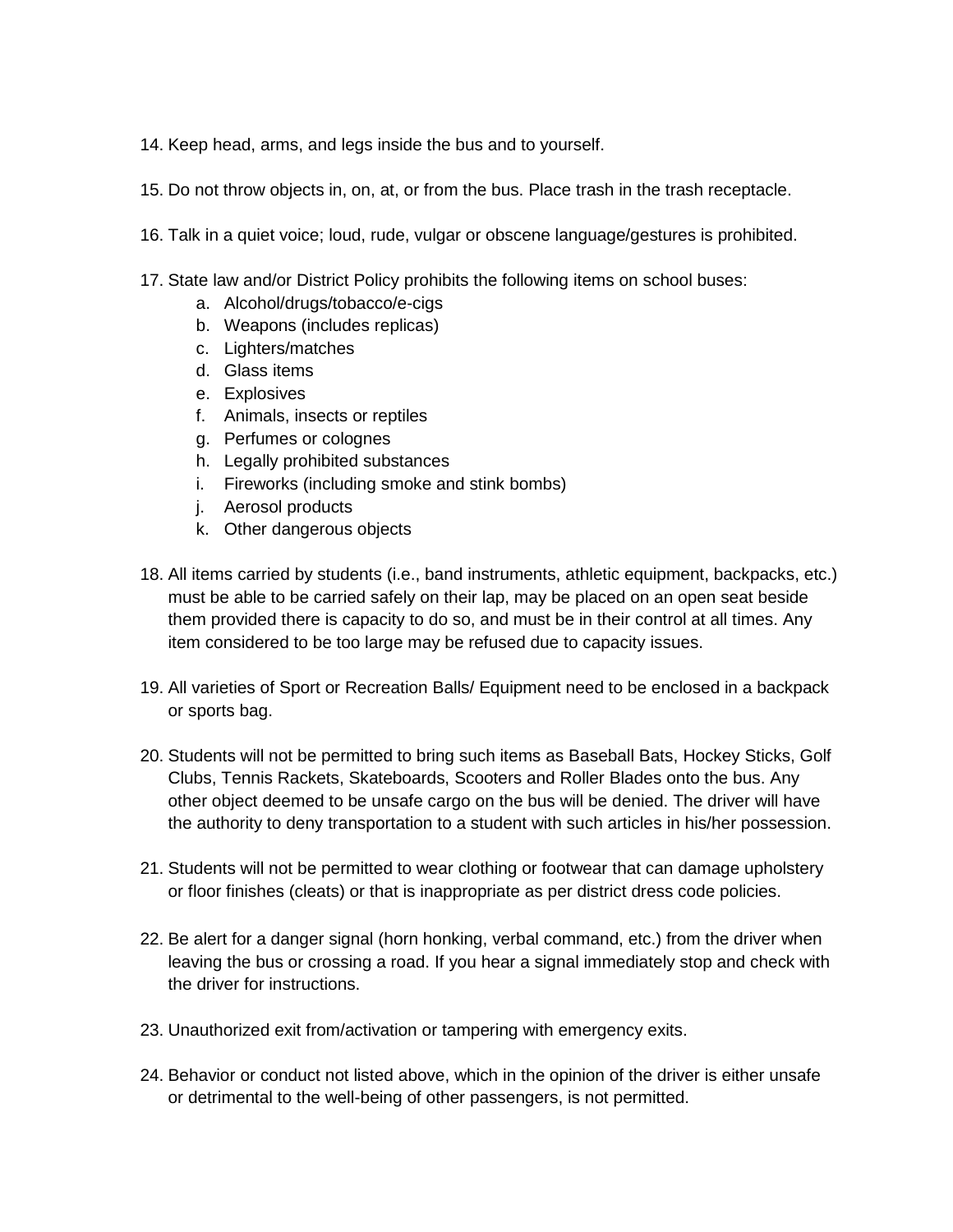### **Consequences for School Bus Infractions All bus suspensions are school days. Bus suspension applies to bus routes, field trips, and athletic trips.**

Subsequent infractions are cumulative from the original infraction. However, a warning might be given for one type of infraction, and a suspension may result from another type of infraction.

In all cases a Bus Conduct Form will be emailed to the parent/guardian, signed and returned to the transportation leadership team. This form explains the behavior problem and the resulting disciplinary action. The form **MUST** be signed by a parent/guardian and returned to the transportation department before the student may resume riding the bus.

Contact will normally be made by telephone. However, due to differing schedules and the fact that some families have unlisted numbers or no telephone, phone contact is sometimes difficult. Drivers will leave a message if no one is available to answer.

Bus suspensions given at the end of a school year will be enforced and completed in the following school year.

| <b>General Misbehaviors</b> |                                                 |                                     |
|-----------------------------|-------------------------------------------------|-------------------------------------|
|                             | Elementary                                      | Middle and High                     |
|                             | Student                                         | Student                             |
|                             | 1st Offense Bus Report - call to parent         | Bus Report - call to parent         |
|                             | 2nd Offense Bus Report - 3 day min suspension   | Bus Report - 5 day min suspension   |
|                             | 3rd Offense Bus Report - 5 day min suspension   | Bus report -10 day min suspension   |
|                             | 4th Offense Bus Report -15 day min suspension   | Bus Report -15 day min suspension   |
|                             | 5th Offense Suspension for remainder of schl yr | Suspension for remainder of schl yr |

## **Zero Tolerance Behaviors**

Eagle County Schools has adopted a zero tolerance policy for certain behaviors that are of a severe nature. The following consequences have been adopted by the Transportation Department and approved by the Eagle County School District administration. Bus suspensions due to vandalism will require that appropriate arrangements for restitution be made by MONEY ORDER prior to re-establishment of riding privileges. Should police involvement be necessary the consequences may be excelled to suspension for the remainder of the school year to commensurate with the infraction. **Note:** Students that are variance/transfers or in an afterschool program will be allowed one warning call to parents before losing all transportation privileges for the remainder of the school year.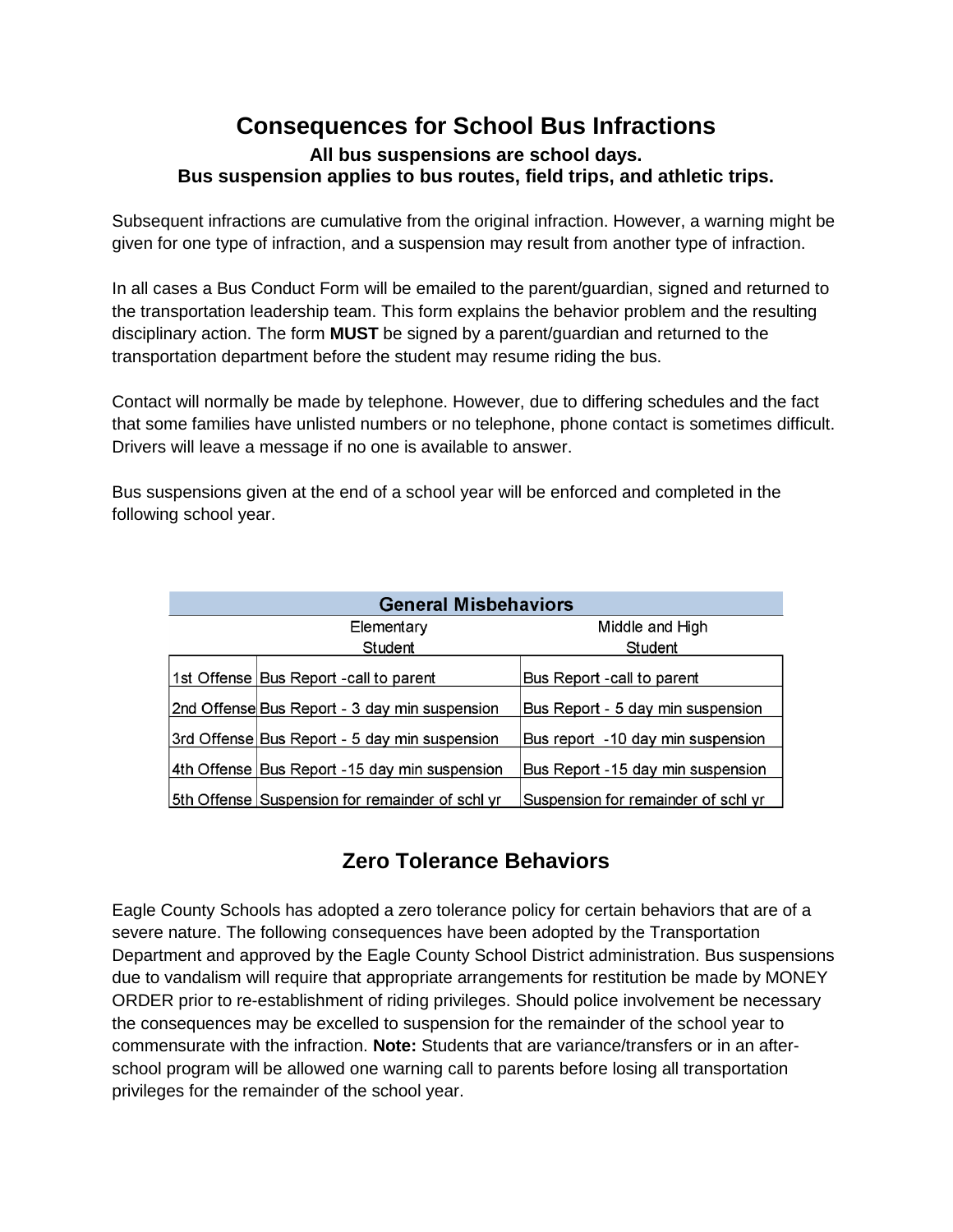#### **Zero Tolerance Behaviors**

1st Offense - Elem 5 days - Mid & High 10 days 2nd Offense - Elem 10 Days - Mid & High 15 day 3rd Suspension for remainder of the year

| Bullying as per Colo. S.B.01-80<br>(Taunting, Racial Slurs, Sexual Innuendos) |  |  |
|-------------------------------------------------------------------------------|--|--|
| Fighting or Physical Assault                                                  |  |  |
| Repeated Extreme Profanity and/or Vulgarity                                   |  |  |
| Gang-Related Activity                                                         |  |  |
| Theft or Vandalism                                                            |  |  |
| Inappropriate Display of Affection/Sexual                                     |  |  |
| Tobacco/Use of Lighter or Matches/vaping                                      |  |  |
| Menacing a Driver                                                             |  |  |

Suspension for remainder of the year:

False Accusation of a Driver Alcohol or Drugs on Bus

Weapons (as described per policy)

Tampering with Emergency Equipment

Suspension for remainder of the year and Charges of **Assault** 

**Physical Assault of Driver** 

Sexual Assault of a student

**Bus Suspension is NOT School Suspension:** Suspension from the bus shall never be interpreted as suspension from school. If a student is suspended from the bus it shall be the responsibility of the student's parent/guardian to ensure the safety and welfare of the student in getting to and from school.

**Note:** Student's suspended from the bus and riding the bus as a variance student will lose all bus privileges for the remainder of the school year.

**Appeals:** If a parent wishes to appeal a decision to suspend a student from the school bus, the following procedure shall apply:

- 1. The parent must request that a conference be scheduled.
- 2. At least one parent must attend the conference, as well as the student, the Transportation Supervisor (or designee), and a school administrator.
- 3. After the parental request, it shall be the school administrator's responsibility to schedule the conference and notify the appropriate parties.
- 4. The Transportation Supervisor will have final authority following the conference. Any suspension will remain in effect pending the outcome of the conference. Audiovisual recording devices are installed and used on District buses for the purpose of improving safety and discipline. It is generally designed to provide a video record of behaviors inside a school bus. Misbehavior discovered by viewing videotapes may result in disciplinary action. Under no circumstances will tapes be released to anyone outside the District, except as required by law. They will be treated as protected records under the Family Educational Rights and Privacy Act.

**Restoring Order:** If a bus discipline problem is so disruptive that the driver feels it is unsafe to proceed, then the driver will safely park the bus until order is restored. This can result in route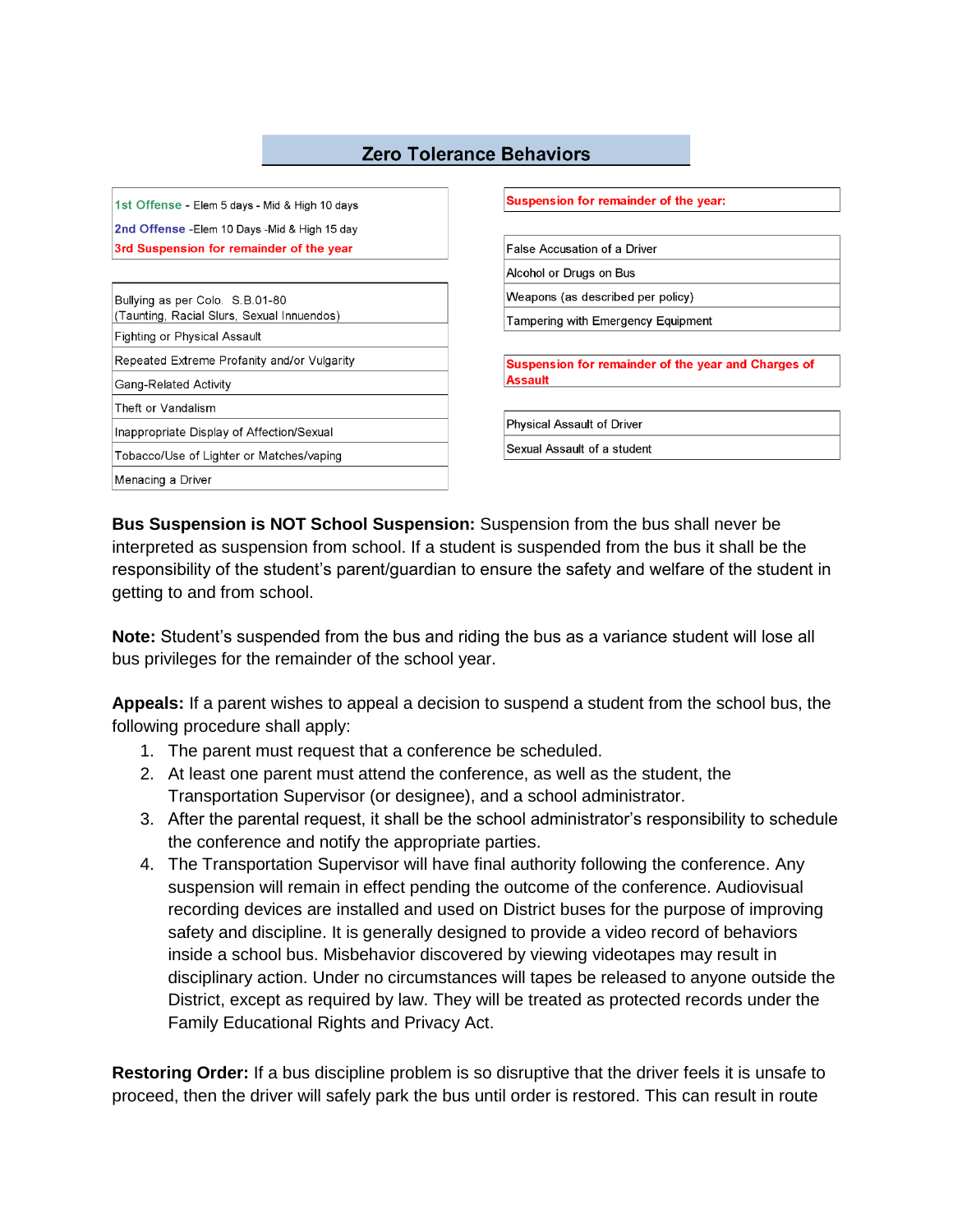delays, but the potential danger of proceeding with an extremely unruly busload of students outweighs the bus being late. As a last resort, drivers are instructed to return unruly students to their school.

# ECSD BUS PASS PROCEDURES

Please go to the transportation web-page to sign up for the Smart Tag Parent Portal.

**Obtaining a Bus Pass:** All students will be required to have a Smart Tag Bus Pass to ride a bus. To obtain an initial or replacement Smart Tag bus pass please contact the Transportation Department at (970) 328-2744, (970) 328-2743 para Español.

**Lost or Damaged Bus Passes:** Students that have lost or damaged their pass will be required to purchase an additional pass prior to riding the bus. Once the pass has been purchased the student may ride until they receive their new pass. Cost for replacement bus passes is \$5.00. Preferred method of payment is online using your School Bucks account or may be in the form of cash, check, or money order. The driver will issue your student a receipt upon request.

If the student continually fails to bring the required fee for the lost pass the driver will contact the parent/guardian. After a week (without the appropriate payment) and contact with the parent, the student will be brought to school but will not be allowed to access the bus for transportation home and thereafter until the pass is located or until the fee for bus pass is paid.

**Placement of Bus Passes:** It is recommended that bus passes be placed on the right side of a backpack for easy access to the bus scanner or be worn around the neck by a lanyard. As long as the student is able to quickly scan their bus pass for each ride, the bus pass may be placed wherever the holder pleases.

**Continuous Loss of Bus Passes:** Students that continuously do not produce their bus pass will be treated using the consequences of General Misbehaviors and receive the appropriate level of discipline as spelled out in prior paragraphs herein.

## **Hazardous Weather Conditions**

In an effort to improve procedures for dealing with hazardous weather situations, the administration of Eagle County School District has developed the following guidelines. We hope they will be of assistance on these occasions.

**Television Channels:** KWGN – WB2, KCNC – 4, KMGH – 7, KVBA –TV8, KUSA – 9, ECO-TV–18, FOX 31,